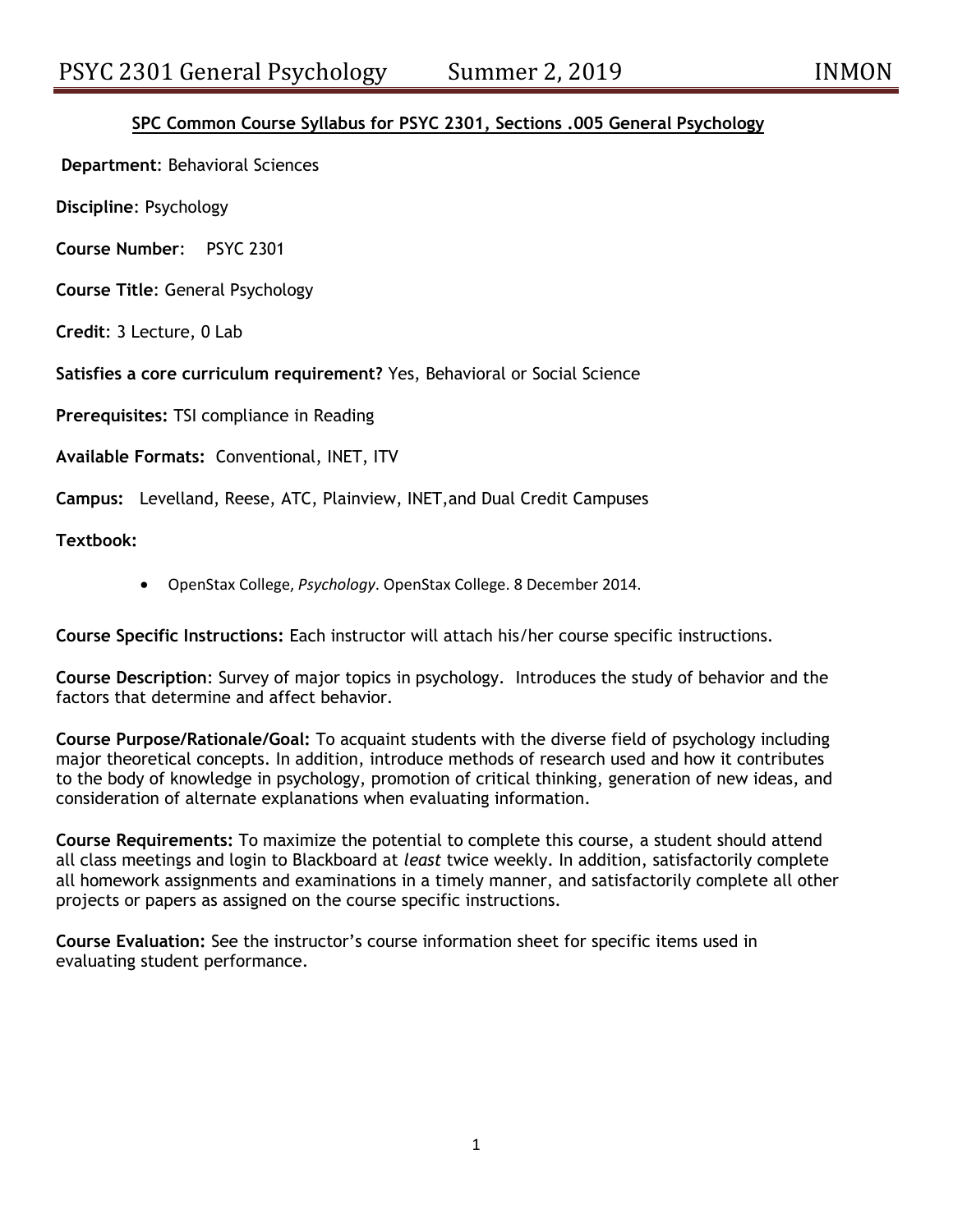## **Student Learning Outcomes/Competencies:**

Upon successful completion of this course, students will:

- 1. Identify various research methods and their characteristics used in the scientific study of psychology.
- 2. Describe the historical influences and early schools of thought that shaped the field of psychology.
- 3. Describe some of the prominent perspectives and approaches used in the study of psychology.
- 4. Use terminology unique to the study of psychology.
- 5. Describe accepted approaches and standards in psychological assessment and evaluation.
- 6. Identify factors in physiological and psychological processes involved in human behavior.

**Core Objectives addressed**:

- **Communication skills** to include effective written, oral and visual communication. (SLO2, SLO4, SLO6)
- **Critical thinking skills** to include creative thinking, innovation, inquiry and analysis, evaluation and synthesis of information. (SLO1, SLO4, SLO5, SLO6)
- **Empirical and Quantitative skills** to include the manipulation and analysis of numerical data or observable facts resulting in informed conclusions. (SLO1, SLO5)
- **Social Responsibility** to include the demonstrated intercultural knowledge and competence, knowledge of civic responsibility, and the ability to engage effectively in regional, national and global communities. (SLO1, SLO2, SLO3, SLO6)

CIP # 42.0101.51 25

Revised: 08/21/2017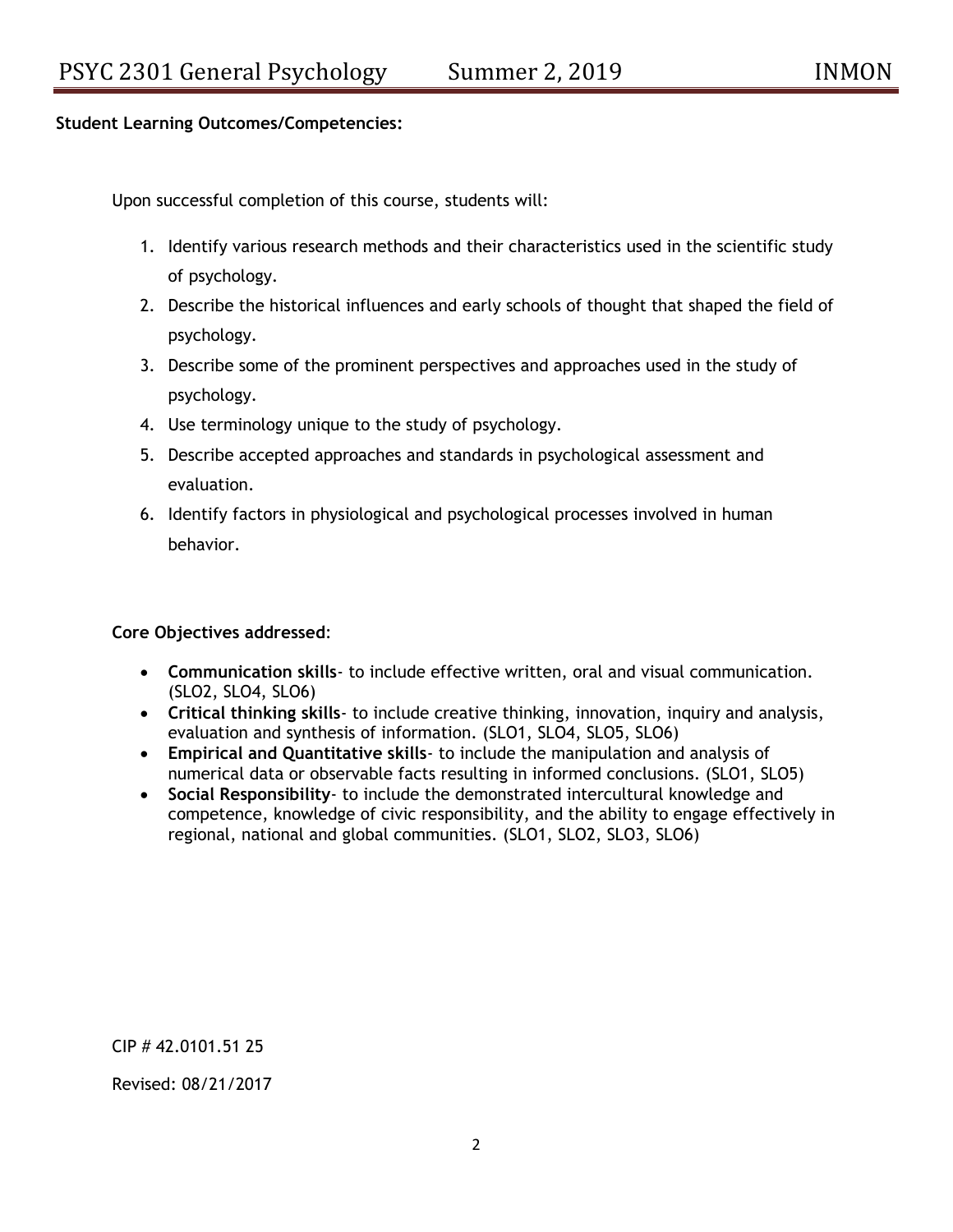# **Course Policies:**

**Attendance Policy:** Students are expected to attend all classes in order to be successful in a course. The student may be administratively withdrawn from the course when absences become excessive as defined in the course syllabus.

When an unavoidable reason for class absence arises, such as illness, an official trip authorized by the college or an official activity, the instructor may permit the student to make up work missed. It is the student's responsibility to complete work missed within a reasonable period of time as determined by the instructor. Students are officially enrolled in all courses for which they pay tuition and fees at the time of registration. Should a student, for any reason, delay in reporting to a class after official enrollment, absences will be attributed to the student from the first class meeting.

Students who enroll in a course but have "Never Attended" by the official census date, as reported by the faculty member, will be administratively dropped by the Office of Admissions and Records. A student who does not meet the attendance requirements of a class as stated in the course syllabus and does not officially withdraw from that course by the official census date of the semester, may be administratively withdrawn from that course and receive a grade of "X" or "F" as determined by the instructor. Instructors are responsible for clearly stating their administrative drop policy in the course syllabus, and it is the student's responsibility to be aware of that policy.

It is the student's responsibility to verify administrative drops for excessive absences through MySPC using his or her student online account. If it is determined that a student is awarded financial aid for a class or classes in which the student never attended or participated, the financial aid award will be adjusted in accordance with the classes in which the student did attend/participate and the student will owe any balance resulting from the adjustment.

**Academic Integrity:** The attempt of any student to present as his or her own any work which he or she has not honestly performed is regarded by the faculty and administration as a most serious offense and renders the offender liable to serious consequences, possibly suspension. This policy relates to all forms of cheating and plagiarism. See Instructor's Course Information for additions to the academic integrity policy.

**Student Conduct:** A high standard of conduct is expected of all students. Students are subject to federal, state and local laws, as well as South Plains College rules and regulations. Any student who fails to perform according to expected standards may be asked to withdraw. Failure to comply with lawful direction of a classroom teacher relative to maintaining good order is considered misconduct on the part of the student. Repeated violations of disrupting a class may result in the student being dropped from that course (See Catalog/Student Guide for full policy). See Instructor's Course Information for additional policies related to student conduct.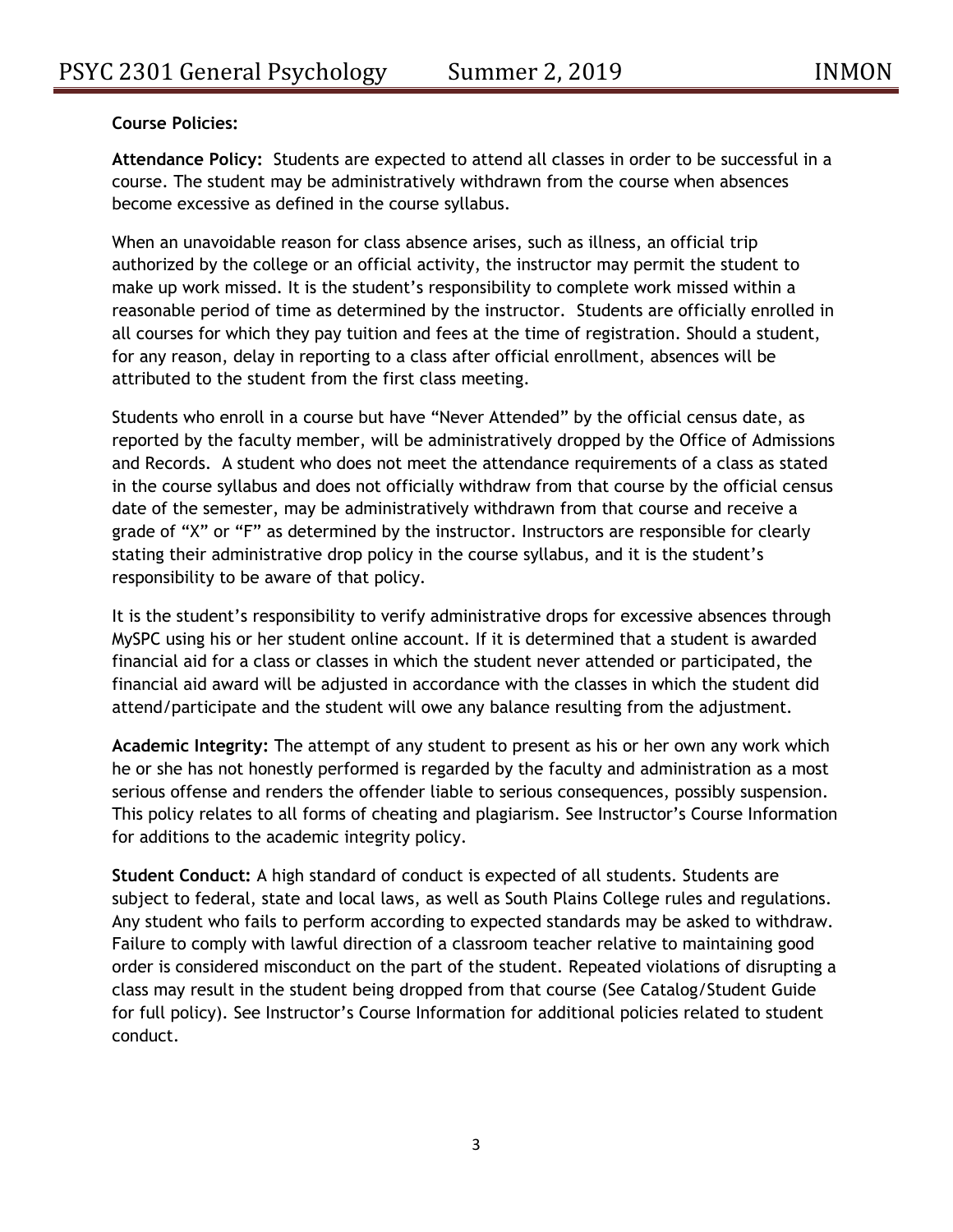Campus Concealed Carry - Texas Senate Bill - 11 (Government Code 411.2031, et al.) authorizes the carrying of a concealed handgun in South Plains College buildings only by persons who have been issued and are in possession of a Texas License to Carry a Handgun. Qualified law enforcement officers or those who are otherwise authorized to carry a concealed handgun in the State of Texas are also permitted to do so. Pursuant to Penal Code (PC) 46.035 and South Plains College policy, license holders may not carry a concealed handgun in restricted locations. For a list of locations, please refer to the SPC policy at:

(http://www.southplainscollege.edu/human\_resources/policy\_procedure/hhc.php)

Pursuant to PC 46.035, the open carrying of handguns is prohibited on all South Plains College campuses. Report violations to the College Police Department at 806-716- 2396 or 9-1-1.

**Appeal Process**: The process of appeal is outlined in the college catalog. Basically you would need to talk to the instructor, the department chair, and then the dean if the problem is not resolved. Be sure to always start with your instructor.

**Diversity & Equal Rights:** South Plains College does not discriminate on the basis of race, color, national origin, sex, disability or age in its programs and activities. The following person has been designated to handle inquiries regarding the non-discrimination policies: Vice President of Student Affairs.

All students are entitled to equal rights under the affirmative action and equal opportunity laws. Students are also protected against unjust or biased academic evaluation, but at the same time, they are responsible for maintaining standards of academic performance established for each course in which they are enrolled. (See Catalog/Student Guide for full definitions and policies)

**ADA Statement:** Students with disabilities, including but not limited to physical, psychiatric, or learning disabilities, who wish to request accommodations in this class should notify the Disability Services Office early in the semester so that the appropriate arrangements may be made. In accordance with federal law, a student requesting accommodations must provide acceptable documentation of his/her disability to the Disability Services Office. For more information, call or visit the Disability Services Office at Levelland Student Health & Wellness Center 806-716-2577, Reese Center (also covers ATC) Building 8: 806-716-4675, Plainview Center Main Office: 806-716-4302 or 806-296-9611, or the Health and Wellness main number at 806-716-2529.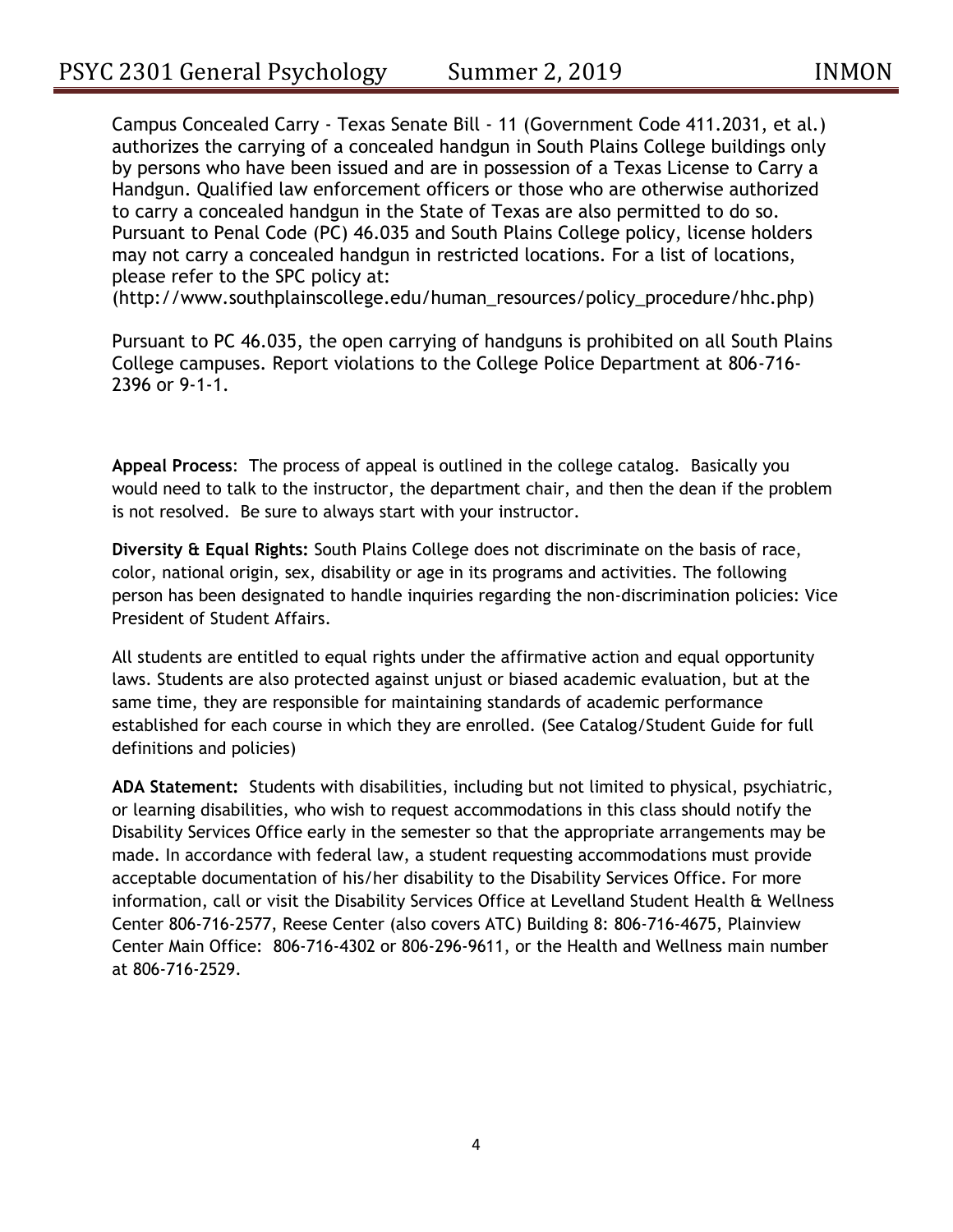### **Instructor's Course Information**

| Semester:   | <b>SUMMER 2, 2019</b>                          |  |                               |                      |  |  |  |
|-------------|------------------------------------------------|--|-------------------------------|----------------------|--|--|--|
| Course:     | PSYC 2301.005                                  |  | MTWR 10:00 a.m. TO 11:55 a.m. | <b>RC4, Room 403</b> |  |  |  |
| Instructor: | Robyn Inmon, Associate Professor in Psychology |  |                               |                      |  |  |  |

#### Contact Information:

- Email: [rinmon@southplainscollege.edu](mailto:rinmon@southplainscollege.edu)
- Phone: 806-716-2590
- Office: AD135

### **Final Exam:**

| <b>WEDNESDAY</b> | August 14, 2019 | @ 10:00 a.m. |
|------------------|-----------------|--------------|
|------------------|-----------------|--------------|

## **Academic Integrity - See SPC General Catalog, page 22**

You are expected to do your own work. You may not work with another person to complete your paper, exams, Blackboard work, or any other assignments or homework you may be given throughout the course. You may not copy another student's work and present it as your own. You may not allow another student to copy your work. This is your reminder that any form of cheating will not be tolerated. "Complete honesty is required of the student in the presentation of any and all phases of course work. This applies to quizzes, class exams, final examinations, in-class work, homework, and term papers." - SPC General Catalog, p. 22. If the instructor determines that cheating is occurring or an assignment has been plagiarized, the resulting grade will be zero for that assignment. A second offense will result in failure of the course and immediate withdrawal from the course.

#### **Guidelines for Classroom Behavior**

I would like to welcome all students into an environment that creates a sense of community, pride, courtesy and respect; we are all here to work cooperatively and to learn together.

In order to create a smooth and harmonious learning community, please make every attempt to come to all the class sessions, to come to class on time, and to stay until the end of the class unless you have informed the instructor that you must leave early. There may be a time when you are unavoidably late for class. In that case, please come into the room **quietly** and choose a seat **closest** to the entrance. Please see me after class to record your attendance; otherwise you will be marked absent.

Once the class session has begun, please do not leave the room and then re-enter unless it is an emergency. If you miss a class meeting for any reason, you are responsible for all material covered, for announcements made in your absence, and for acquiring any materials that may have been distributed in class.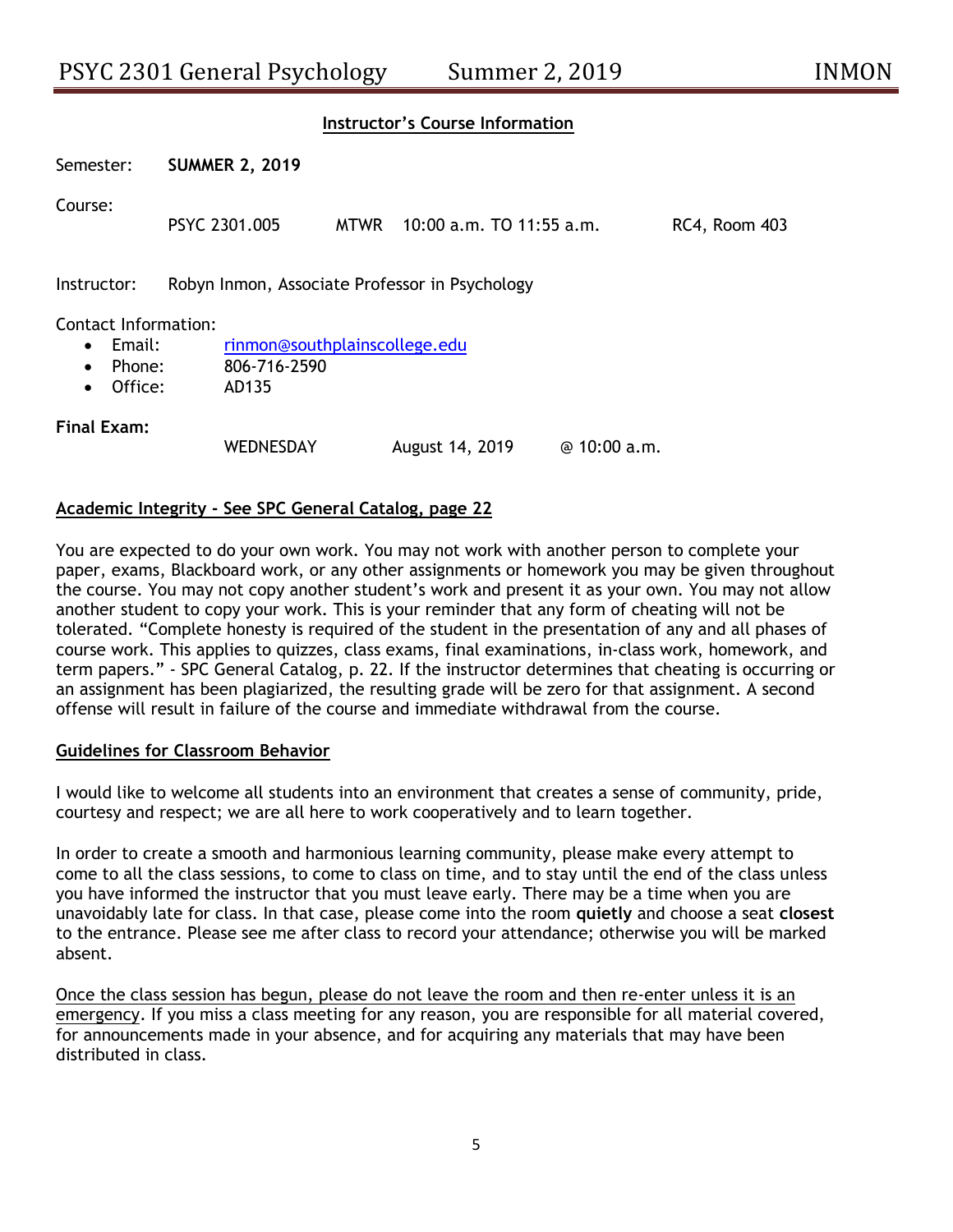It is important that we are all able to stay focused on the class lecture/discussion and not have disruptive behaviors in the class. For this reason, only one person at a time in the class should be speaking. Side conversations are distracting for surrounding students and for me. Also, it is very rude to read papers, sleep or work on assignments for other classes in this class. If you feel the need to do any of these things you may leave and return the next class. For additional information on student misconduct refer to pages 11-15 of the *Student Guide*. Failure to abide by policies may result in expulsion from the class and an "F" for the semester. As you can see, simple norms of courtesy should be sufficient to have our class run in the best interests of all of us. Thank you in advance for your cooperation.

# **Cell Phones and other Electronic Devices**

Cellular phone and laptop use will not be permitted during class. Students who bring a cell phone into the classroom should set it in a manner that will not cause disruption in the classroom (either off or silenced) and out of the sight of the instructor. Consequences to students using a cell phone or other electronic device (smart-watch, laptop, etc.) during class will be:  $1^{st}$  offense - warning,  $2^{nd}$ offense – student will be required to leave the classroom for the day and an absence will be recorded in the grade book,  $3^{rd}$  offense - dropped a letter grade in course,  $4^{th}$  offense - dropped from the course. The use of any electronic device during an exam will result in immediate expulsion from the class and a grade of zero (0) will be given for the exam. A second offense of using an electronic device during an exam will result in the student being dropped from the course with a grade of F

## **Attendance**

You are expected to attend class each time it meets. Regular attendance is to your advantage, as test questions will include information from the lecture, class discussion and other material presented in class. Roll will be taken at each class session and a record of attendance maintained.

Students will be allowed three (3) absences during the semester. Upon the fourth  $(4<sup>th</sup>)$  absence, a student may be administratively withdrawn from the course with a grade of X. Any student missing four consecutive classes will automatically be dropped from the course.

Tardiness: Being late does not constitute being absent but it is very disruptive and rude to come to class late so allow enough time in your schedule to arrive a few minutes early to class. If you do arrive late, quietly take a seat closest to the entrance. Two tardies will equal one absence. Excessive tardiness may result in student being administratively withdrawn from the course.

## **Grading Policy**:

## **1) Blackboard Exercises (200 pts. / 29%)**

Students will complete 14 matching or multiple-choice exercises over the chapters covered in the course. These exercises are for you to test your understanding of important concepts in each chapter.

## **2) Written Assignment (100 pts. / 14%)**

On two different occasions throughout the session you will be required to complete an assignment on a specific topic pertaining to course content. Each assignment should be at least 1